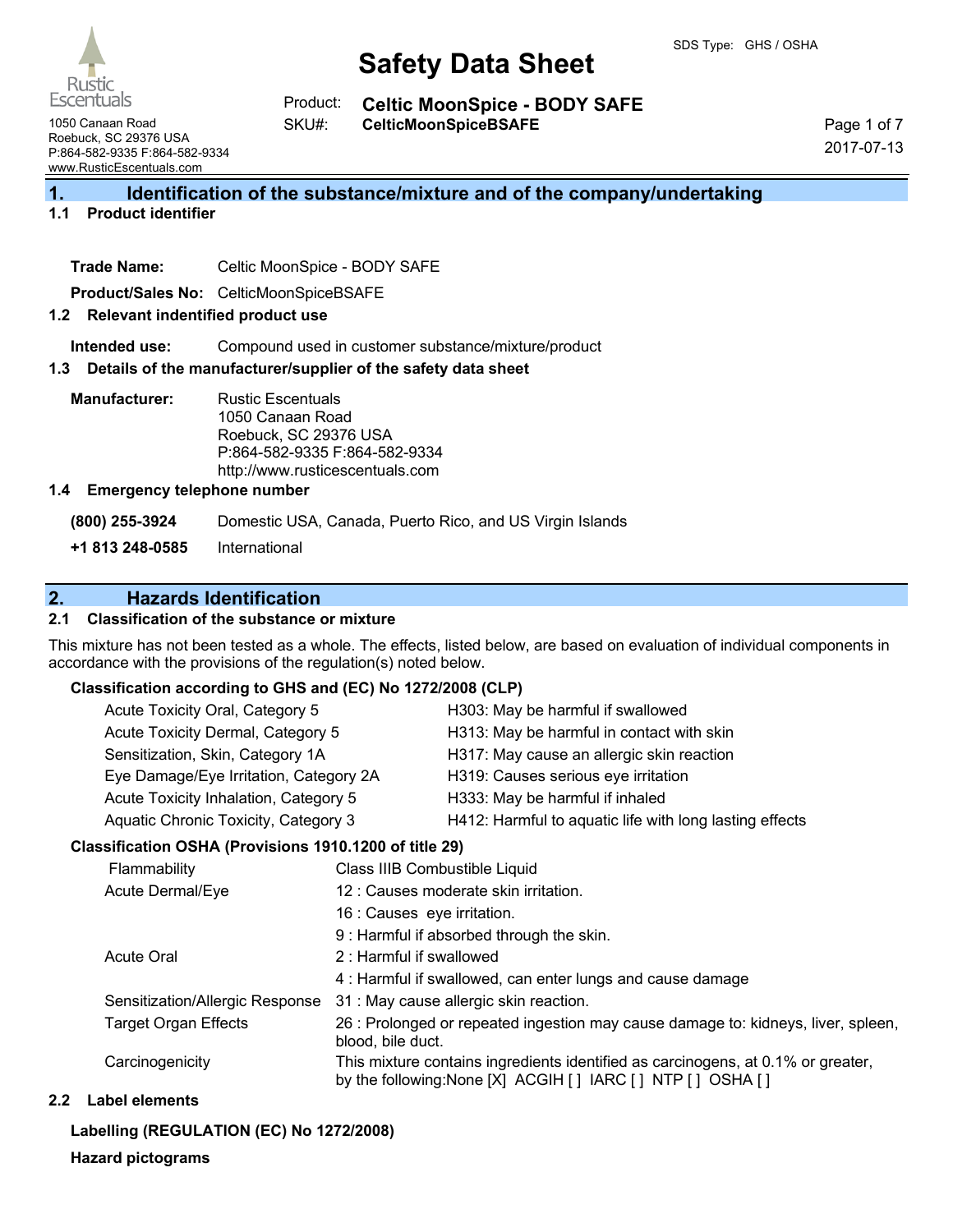

Roebuck, SC 29376 USA P:864-582-9335 F:864-582-9334 www.RusticEscentuals.com



#### **Signal Word: Warning**

#### **Hazard statments**

| H <sub>303</sub> | May be harmful if swallowed                       |
|------------------|---------------------------------------------------|
| H313             | May be harmful in contact with skin               |
| H317             | May cause an allergic skin reaction               |
| H319             | Causes serious eye irritation                     |
| H333             | May be harmful if inhaled                         |
| H412             | Harmful to aquatic life with long lasting effects |

#### **Precautionary Statements**

#### **Prevention:**

| P <sub>264</sub><br>P <sub>272</sub><br>P <sub>273</sub> | Wash hands thoroughly after handling<br>Contaminated work clothing should not be allowed out of the workplace<br>Avoid release to the environment |
|----------------------------------------------------------|---------------------------------------------------------------------------------------------------------------------------------------------------|
| <b>Response:</b>                                         |                                                                                                                                                   |
| $P302 + P352$                                            | IF ON SKIN: Wash with soap and water                                                                                                              |
| $P304 + P312$                                            | IF INHALED: Call a POISON CENTER or doctor/physician if you feel unwell                                                                           |
| $P305 + P351 + P338$                                     | IF IN EYES: Rinse cautiously with water for several minutes Remove contact lenses if<br>present and easy to do. continue rinsing                  |
| P312                                                     | Call a POISON CENTER or doctor/physician if you feel unwell                                                                                       |
| $P333 + P313$                                            | If skin irritation or a rash occurs: Get medical advice/attention                                                                                 |
| $P337 + P313$                                            | If eye irritation persists: Get medical advice/attention                                                                                          |
| P363                                                     | Wash contaminated clothing before reuse                                                                                                           |

#### **2.3 Other Hazards**

# **no data available**

# **3. Composition/Information on Ingredients**

### **3.1 Mixtures**

This product is a complex mixture of ingredients, which contains among others the following substance(s), presenting a health or environmental hazard within the meaning of the UN Globally Harmonized System of Classification and Labeling of Chemicals (GHS):

| CAS#<br>Ingredient           | EC#       | Conc.<br>Range | <b>GHS Classification</b> | <b>OSHA Classification</b> |
|------------------------------|-----------|----------------|---------------------------|----------------------------|
| 121-33-5<br>Vanillin         | 204-465-2 | $5 - 10 \%$    | H303; H319                | 31                         |
| $91 - 64 - 5$<br>Coumarin    | 202-086-7 | $5 - 10 \%$    | H302; H317; H402          | 12, 15, 2, 26, 31, 9       |
| 4940-11-8<br>Ethyl maltol    | 225-582-5 | $2 - 5\%$      | H <sub>302</sub>          | 2                          |
| 104-54-1<br>Cinnamyl Alcohol | 203-212-3 | $2 - 5\%$      | H303; H317                | 11, 15, 31                 |

**Celtic MoonSpice - BODY SAFE** 1050 Canaan Road **CELT SKU#:** CelticMoonSpiceBSAFE Product: SKU#:

**Safety Data Sheet**

Page 2 of 7 2017-07-13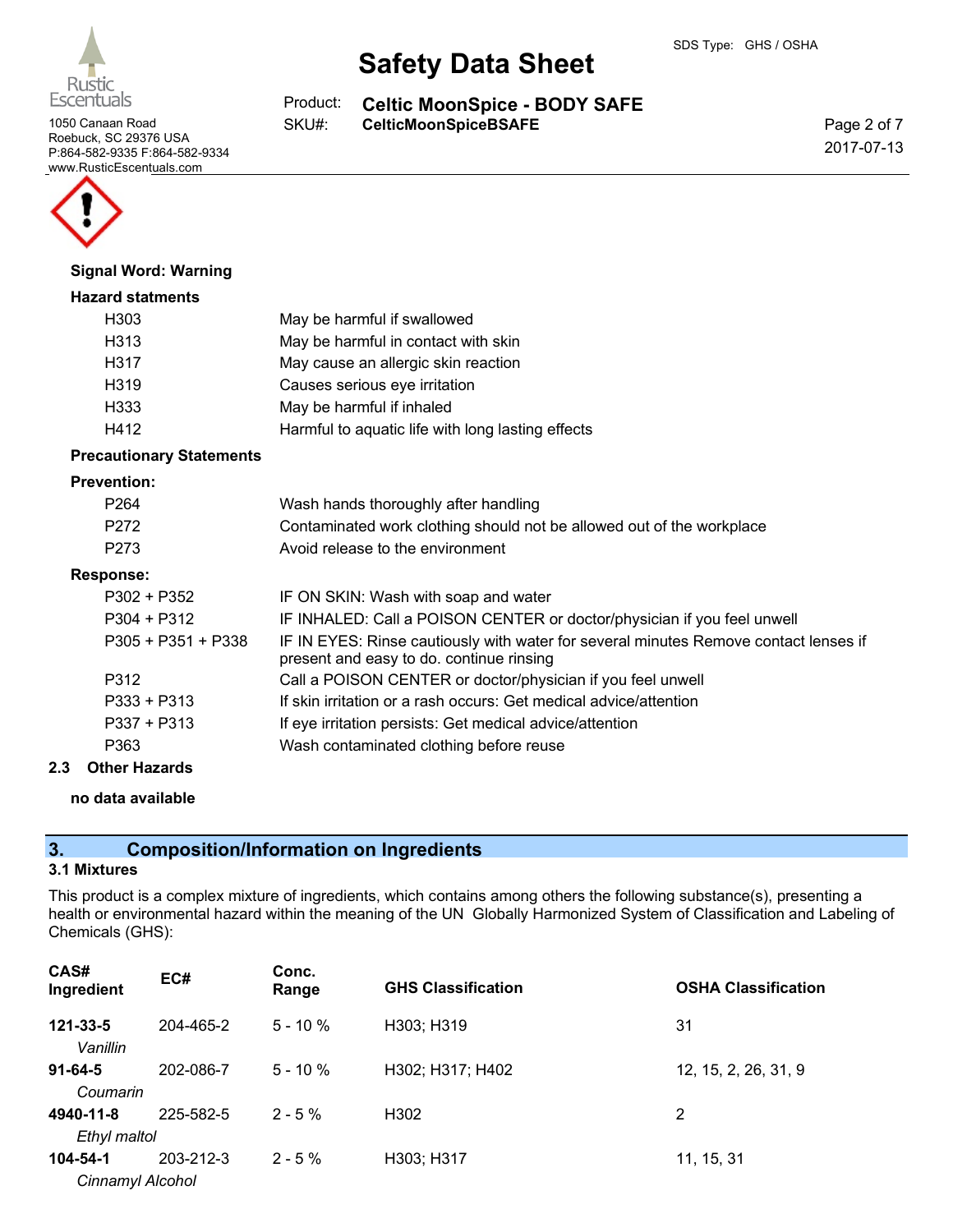

# Page 3 of 7 2017-07-13

1050 Canaan Road **CelticMoonSpiceBSAFE** Roebuck, SC 29376 USA P:864-582-9335 F:864-582-9334 www.RusticEscentuals.com

| Product: | <b>Celtic MoonSpice - BODY SAFE</b> |
|----------|-------------------------------------|
| SKU#:    | <b>CelticMoonSpiceBSAFE</b>         |

| WWW.RUSHCESCONDUCIS.COM            |                                              |                |                                    |                            |
|------------------------------------|----------------------------------------------|----------------|------------------------------------|----------------------------|
| <b>CAS#</b><br>Ingredient          | EC#                                          | Conc.<br>Range | <b>GHS Classification</b>          | <b>OSHA Classification</b> |
| 120-57-0<br>Piperonal              | 204-409-7                                    | $2 - 5\%$      | H303; H317; H401                   | 31                         |
| $103 - 54 - 8$<br>Cinnamyl acetate | 203-121-9                                    | $2 - 5%$       | H303; H316                         |                            |
| 68917-29-3                         | 284-638-7<br>Clove leaf oil terpenes         | $1 - 2 \%$     | H <sub>304</sub>                   | 4                          |
| 128-37-0                           | 204-881-4<br><b>Butylated hydroxytoluene</b> | $1 - 2\%$      | H316; H400; H410                   |                            |
| $97 - 53 - 0$<br>Eugenol           | 202-589-1                                    | $0.1 - 1.0 %$  | H303; H316; H317; H319; H401       | 11, 15, 31                 |
| 104-55-2<br>Cinnamal               | 203-213-9                                    | $0.1 - 1.0 %$  | H303; H312; H315; H317; H319; H401 | 10, 12, 16, 26, 31, 36     |
|                                    |                                              |                |                                    |                            |

See Section 16 for full text of GHS classification codes

Total Hydrocarbon Content  $(% \mathcal{O}_{N})$  = 0.22

# **4. First Aid Measures**

### **4.1 Description of first aid measures**

| 5.<br><b>Fire-Fighting measures</b>                                |                                                                                                               |
|--------------------------------------------------------------------|---------------------------------------------------------------------------------------------------------------|
| Treatment:                                                         | Refer to Section 2.2 "Response"                                                                               |
| 4.3                                                                | Indication of any immediate medical attention and special treatment needed                                    |
| <b>Risks:</b>                                                      | Refer to Section 2.2 "Hazard Statements"                                                                      |
| <b>Symptoms:</b>                                                   | no data available                                                                                             |
| Most important symptoms and effects, both acute and delayed<br>4.2 |                                                                                                               |
| Ingestion:                                                         | Rinse mouth with water and obtain medical advice.                                                             |
| <b>Skin Exposure:</b>                                              | Remove contaminated clothes. Wash thoroughly with water (and soap).<br>Contact physician if symptoms persist. |
| <b>Eye Exposure:</b>                                               | Flush immediately with water for at least 15 minutes.<br>Contact physician if symptoms persist.               |
| Inhalation:                                                        | Remove from exposure site to fresh air and keep at rest.<br>Obtain medical advice.                            |
|                                                                    |                                                                                                               |

# **5.1 Extinguishing media**

| 5.2 Special hazards arising from the substance or mixture |                                                   |  |
|-----------------------------------------------------------|---------------------------------------------------|--|
| Unsuitable                                                | Do not use a direct water jet on burning material |  |
| Suitable:                                                 | Carbon dioxide (CO2), Dry chemical, Foam          |  |

# **During fire fighting:** Water may be ineffective **5.3 Advice for firefighters**

**Further information:** Standard procedure for chemical fires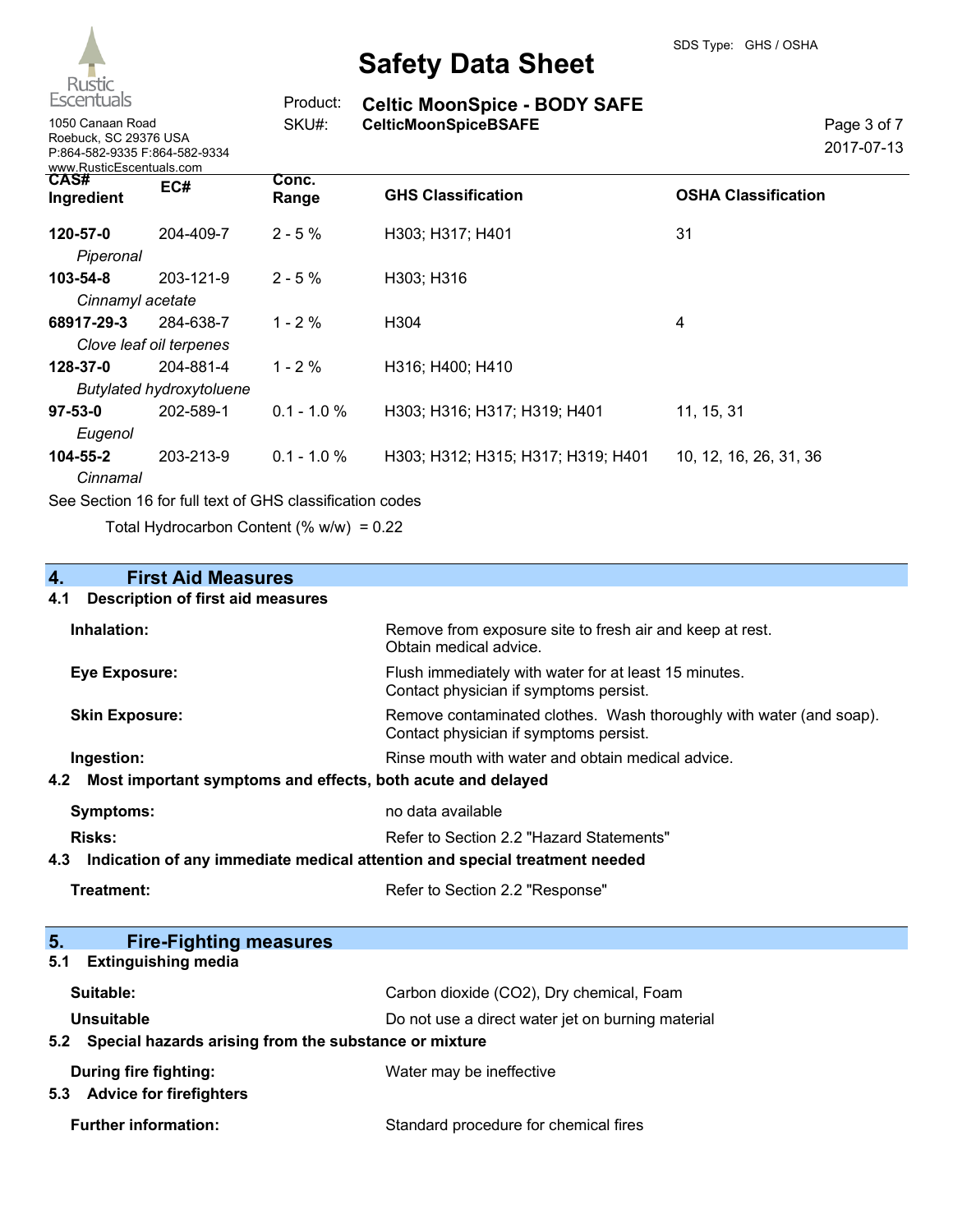Escentuals

**Celtic MoonSpice - BODY SAFE** Product:

1050 Canaan Road **CelticMoonSpiceBSAFE** SKU#:

Roebuck, SC 29376 USA P:864-582-9335 F:864-582-9334 www.RusticEscentuals.com

Page 4 of 7 2017-07-13

### **6. Accidental Release Measures**

#### **6.1 Personal precautions, protective equipment and emergency procedures**

Avoid inhalation and contact with skin and eyes. A self-contained breathing apparatus is recommended in case of a major spill.

#### **6.2 Environmental precautions**

Keep away from drains, soil, and surface and groundwater.

#### **6.3 Methods and materials for containment and cleaning up**

Clean up spillage promptly. Remove ignition sources. Provide adequate ventilation. Avoid excessive inhalation of vapors. Gross spillages should be contained by use of sand or inert powder and disposed of according to the local regulations.

#### **6.4 Reference to other sections**

Not Applicable

### **7. Handling and Storage**

#### **7.1 Precautions for safe handling**

Apply according to good manufacturing and industrial hygiene practices with proper ventilation. Do not drink, eat or smoke while handling. Respect good personal hygiene.

#### **7.2 Conditions for safe storage, including any incompatibilities**

Store in a cool, dry and ventilated area away from heat sources and protected from light in tightly closed original container. Avoid plastic and uncoated metal container. Keep air contact to a minimum.

#### **7.3 Specific end uses**

No information available

### **8. Exposure Controls/Personal Protection**

### **8.1 Control parameters**

| <b>Exposure Limits:</b>                                                                                                                                     |                                                                                           |                                                                                               |              |              |             |                                           |
|-------------------------------------------------------------------------------------------------------------------------------------------------------------|-------------------------------------------------------------------------------------------|-----------------------------------------------------------------------------------------------|--------------|--------------|-------------|-------------------------------------------|
| Component                                                                                                                                                   |                                                                                           |                                                                                               | <b>ACGIH</b> | <b>ACGIH</b> | <b>OSHA</b> | OSHA<br>TWA ppm STEL ppm TWA ppm STEL ppm |
| 128-37-0                                                                                                                                                    |                                                                                           | Butylated hydroxytoluene                                                                      |              |              |             |                                           |
| <b>Engineering Controls:</b>                                                                                                                                |                                                                                           | Use local exhaust as needed.<br>8.2 Exposure controls - Personal protective equipment         |              |              |             |                                           |
| Tightly sealed goggles, face shield, or safety glasses with brow guards and side shields, etc.<br>Eye protection:<br>as may be appropriate for the exposure |                                                                                           |                                                                                               |              |              |             |                                           |
| <b>Respiratory protection:</b>                                                                                                                              |                                                                                           | Avoid excessive inhalation of concentrated vapors. Apply local ventilation where appropriate. |              |              |             |                                           |
|                                                                                                                                                             | Avoid Skin contact. Use chemically resistant gloves as needed.<br><b>Skin protection:</b> |                                                                                               |              |              |             |                                           |

#### **9. Physical and Chemical Properties**

#### **9.1 Information on basic physical and chemical properties**

| Appearance: | Conforms to Standard           |
|-------------|--------------------------------|
| Odor:       | Conforms to Standard           |
| Color:      | Pale Yellow to Greenish Yellow |
| Viscosity:  | Liguid                         |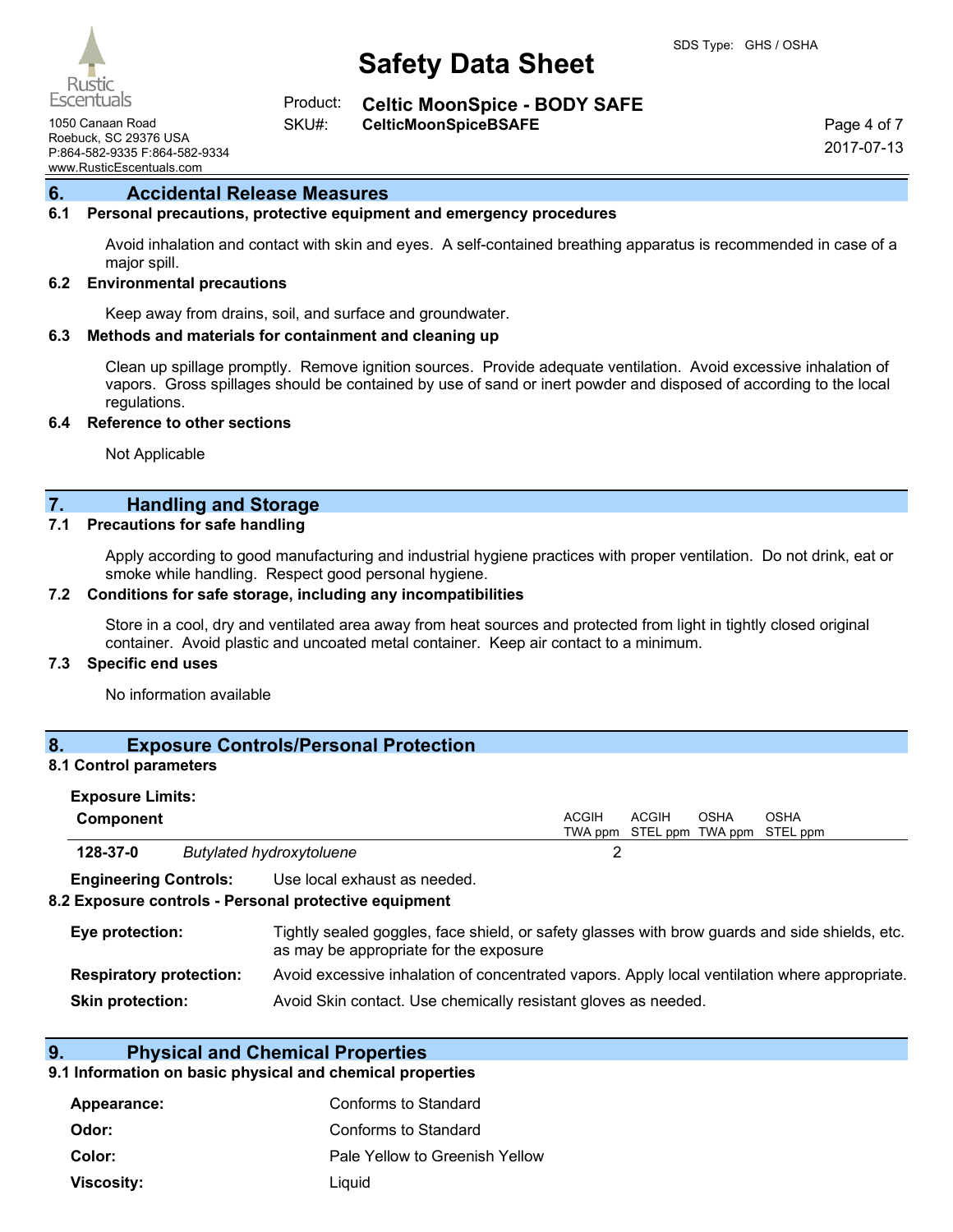

1050 Canaan Road **CELT SKU#:** CelticMoonSpiceBSAFE Roebuck, SC 29376 USA P:864-582-9335 F:864-582-9334 www.RusticEscentuals.com

# **Safety Data Sheet**

#### **Celtic MoonSpice - BODY SAFE** Product:

SKU#:

Page 5 of 7 2017-07-13

| <b>Freezing Point:</b>       | Not determined   |
|------------------------------|------------------|
| <b>Boiling Point:</b>        | Not determined   |
| <b>Melting Point:</b>        | Not determined   |
| <b>Flashpoint (CCCFP):</b>   | >200 F (93.33 C) |
| <b>Auto flammability:</b>    | Not determined   |
| <b>Explosive Properties:</b> | None Expected    |
| <b>Oxidizing properties:</b> | None Expected    |
| Vapor Pressure (mmHg@20 C):  | 0.0452           |
| %VOC:                        | 0.42             |
| Specific Gravity @ 25 C:     | 0.9945           |
| Density @ 25 C:              | 0.9915           |
| Refractive Index @ 20 C:     | 1.4845           |
| Soluble in:                  | Oil              |

# **10. Stability and Reactivity**

| 10.1 Reactivity                         | None                                               |
|-----------------------------------------|----------------------------------------------------|
| <b>10.2 Chemical stability</b>          | Stable                                             |
| 10.3 Possibility of hazardous reactions | None known                                         |
| <b>10.4 Conditions to avoid</b>         | None known                                         |
| 10.5 Incompatible materials             | Strong oxidizing agents, strong acids, and alkalis |
| 10.6 Hazardous decomposition products   | None known                                         |

# **11. Toxicological Information**

#### **11.1 Toxicological Effects**

Acute Toxicity Estimates (ATEs) based on the individual Ingredient Toxicity Data utilizing the "Additivity Formula"

| Acute toxicity - Oral - (Rat) mg/kg                | (LD50: 2,525.25) May be harmful if swallowed             |
|----------------------------------------------------|----------------------------------------------------------|
| Acute toxicity - Dermal - (Rabbit) mg/kg           | (LD50: 2,011.73) May be harmful in contact with skin     |
| Acute toxicity - Inhalation - (Rat) mg/L/4hr       | (LC50: 100.53) May be harmful if inhaled                 |
| <b>Skin corrosion / irritation</b>                 | Not classified - the classification criteria are not met |
| Serious eye damage / irritation                    | Causes serious eye irritation                            |
| <b>Respiratory sensitization</b>                   | Not classified - the classification criteria are not met |
| <b>Skin sensitization</b>                          | May cause an allergic skin reaction                      |
| Germ cell mutagenicity                             | Not classified - the classification criteria are not met |
| Carcinogenicity                                    | Not classified - the classification criteria are not met |
| <b>Reproductive toxicity</b>                       | Not classified - the classification criteria are not met |
| Specific target organ toxicity - single exposure   | Not classified - the classification criteria are not met |
| Specific target organ toxicity - repeated exposure | Not classified - the classification criteria are not met |
| <b>Aspiration hazard</b>                           | Not classified - the classification criteria are not met |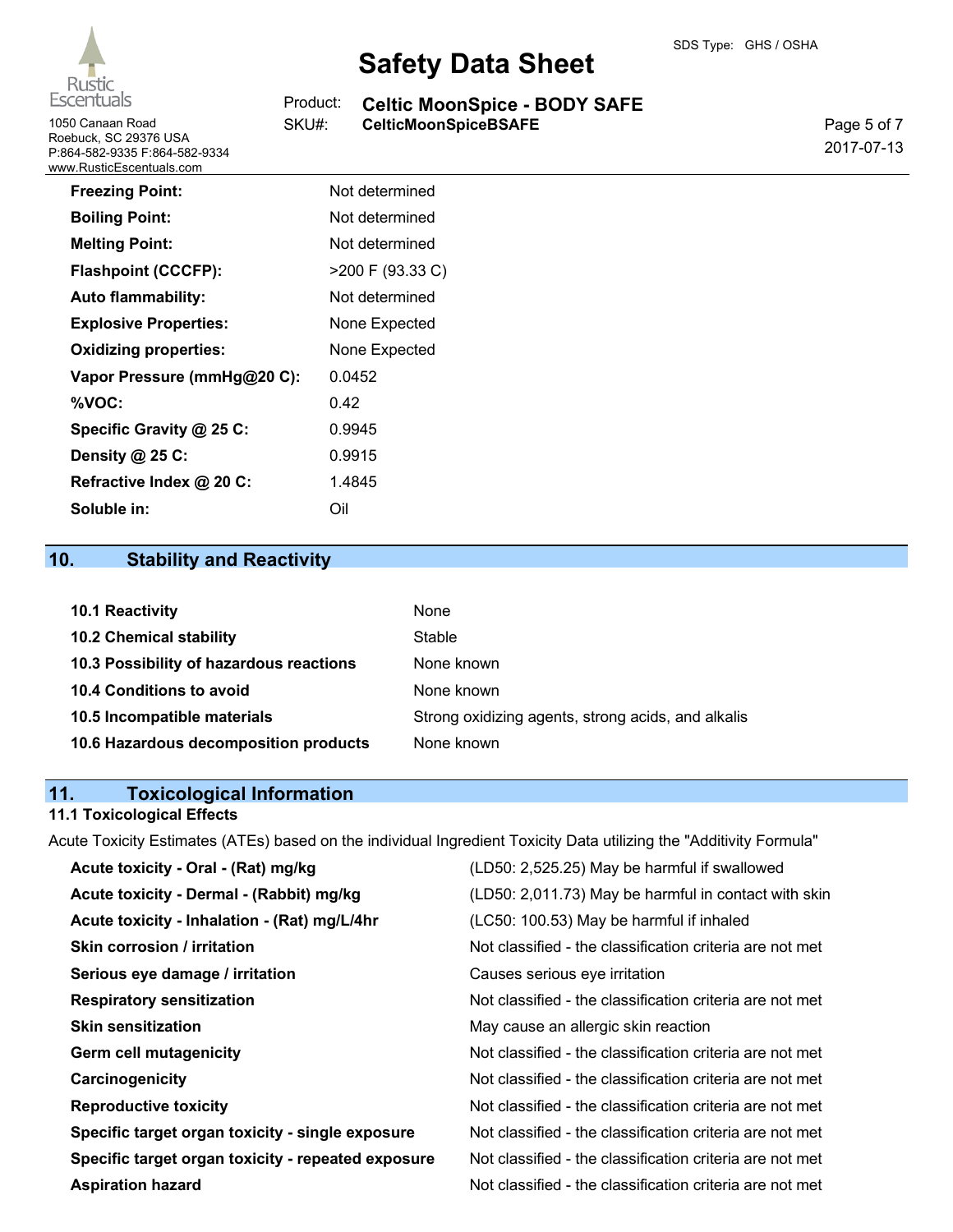

**Celtic MoonSpice - BODY SAFE** 1050 Canaan Road **CELT SKU#:** CelticMoonSpiceBSAFE Product: SKU#:

Page 6 of 7 2017-07-13

Roebuck, SC 29376 USA P:864-582-9335 F:864-582-9334 www.RusticEscentuals.com

| 12.<br><b>Ecological Information</b> |                                                          |
|--------------------------------------|----------------------------------------------------------|
| <b>12.1 Toxicity</b>                 |                                                          |
| <b>Acute acquatic toxicity</b>       | Not classified - the classification criteria are not met |
| <b>Chronic acquatic toxicity</b>     | Harmful to aquatic life with long lasting effects        |
| <b>Toxicity Data on soil</b>         | no data available                                        |
| <b>Toxicity on other organisms</b>   | no data available                                        |
| 12.2 Persistence and degradability   | no data available                                        |
| 12.3 Bioaccumulative potential       | no data available                                        |
| 12.4 Mobility in soil                | no data available                                        |
| 12.5 Other adverse effects           | no data available                                        |

# **13. Disposal Conditions**

#### **13.1 Waste treatment methods**

Do not allow product to reach sewage systems. Dispose of in accordance with all local and national regulations. Send to a licensed waste management company.The product should not be allowed to enter drains, water courses or the soil. Do not contaminate ponds, waterways or ditches with chemical or used container.

# **14. Transport Information**

| Regulator                                | <b>Class</b> | <b>Pack Group</b>                   | <b>Sub Risk</b> | UN-nr. |
|------------------------------------------|--------------|-------------------------------------|-----------------|--------|
| U.S. DOT (Non-Bulk)                      |              | Not Regulated - Not Dangerous Goods |                 |        |
| <b>Chemicals NOI</b>                     |              |                                     |                 |        |
| <b>ADR/RID (International Road/Rail)</b> |              | Not Regulated - Not Dangerous Goods |                 |        |
| <b>Chemicals NOI</b>                     |              |                                     |                 |        |
| <b>IATA (Air Cargo)</b>                  |              | Not Regulated - Not Dangerous Goods |                 |        |
| <b>Chemicals NOI</b>                     |              |                                     |                 |        |
| IMDG (Sea)                               |              | Not Regulated - Not Dangerous Goods |                 |        |
| <b>Chemicals NOI</b>                     |              |                                     |                 |        |

| 15.<br><b>Regulatory Information</b>       |                                                              |
|--------------------------------------------|--------------------------------------------------------------|
| <b>U.S. Federal Regulations:</b>           |                                                              |
| <b>TSCA (Toxic Substance Control Act):</b> | All components of the substance/mixture are listed or exempt |
| 40 CFR(EPCRA, SARA, CERCLA and CAA)        | This product contains NO components of concern.              |
| <b>U.S. State Regulations:</b>             |                                                              |
| <b>California Proposition 65 Warning</b>   | This product contains the following components:              |
| $93-15-2$ 202-223-0 $\leq 9$ ppm           | Methyl Eugenol (NFS)                                         |
| Canadion Regulations:                      |                                                              |
| <b>DSL / NDSL</b>                          | 100.00% of the components are listed or exempt.              |